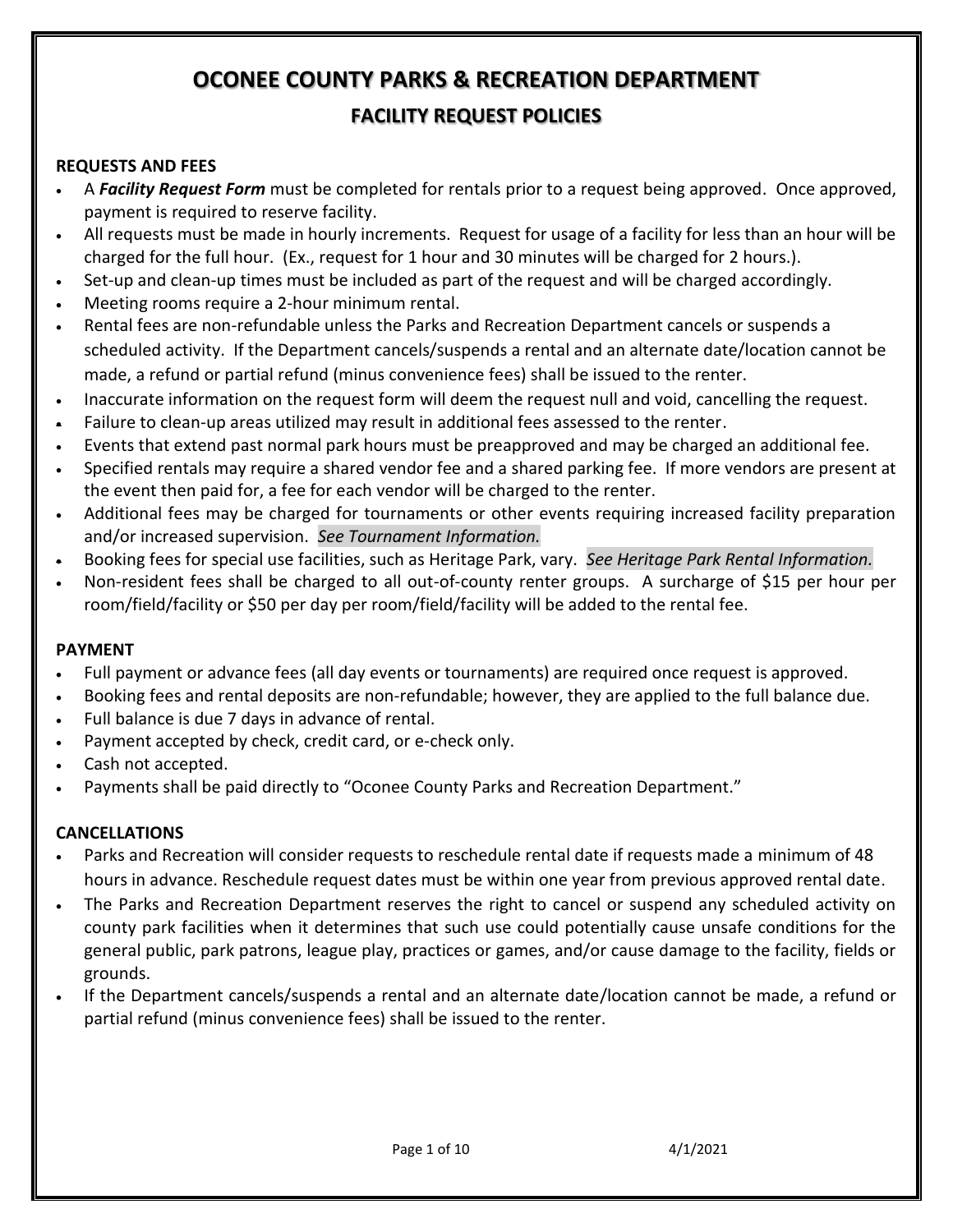## **PROOF OF INSURANCE** *(Appendix A)*

- Proof of Liability Insurance may be required for certain activities.
- Activities and/or organizations required to submit certificates of insurance include, but are not limited to, special events, sport tournaments, user groups and travel teams.
- The certificate of insurance must be a minimum of \$1,000,000 per occurrence and specifically name *Oconee County Board of Commissioners* as additional insured.
- The original certificate and named additional insured endorsements must be submitted ten (10) days prior to the rental. If certificate is not received, rental will be cancelled and any payments forfeited.

## **RESERVATION MODIFICATIONS**

- To modify a reservation, the request must be made in writing to the Parks and Recreation Department.
- The Parks and Recreation Department has the right to deny any modifications requested.
- Approved requests are valid for the date and time, and restricted to the area, assignment and number of attendees as indicated without modifications.

## **INCLEMENT WEATHER**

- OCPRD reserves the right to cancel reservations based on inclement weather conditions.
- Unsuitable field conditions caused by inclement weather will result in field closures and reservations will be cancelled, regardless of the weather during the scheduled reservation time. I.e., heavy rainfall prior to but not during a field reservation time may still result in the cancellation of the reservation.
- During severe inclement weather, users must cease activities and seek proper shelter for safety.
- Reservations cancelled due to inclement weather may be rescheduled up to one year from rental date.
- Renters may contact our Inclement Weather Hotline at 706-769-3965, opt. 2 for updated facility/field cancellations.

## **CODE OF CONDUCT** *(Appendix B)*

- Park patrons must maintain orderly conduct, promote proper and lawful use of the facility and abide by the Oconee County Parks and Recreation Department's Code of Conduct.
- Noncompliance with the Code of Conduct and/or park policies may result in immediate expulsion of park patrons from the park by staff. Based on the incident severity, patron(s) may be banned from future usage of any Oconee County parks.
- Reservations are revocable at any time for violation of rules, ordinances and/or state law.
- No refund will be issued to renters that are required to leave based on non-compliance of park policies.

## **CLEAN-UP**

- The renter is responsible for the clean-up of the area(s) utilized or additional fees will be assessed. Additional fees will be the responsibility of the renter and such charges will be billed directly to renter.
- All park facilities, amenities and equipment must be left in their original condition and location.
- All trash must be placed in a trash receptacle, including discarded decorations. Recycling is encouraged.
- Restroom facilities used should also be checked for cleanliness.

## **PLAYGROUNDS**

- Playgrounds are designated for specific ages. Only children within age ranges are allowed on playgrounds.
- Children under 12 must be under adult supervision.
- Pets are not permitted in playground areas.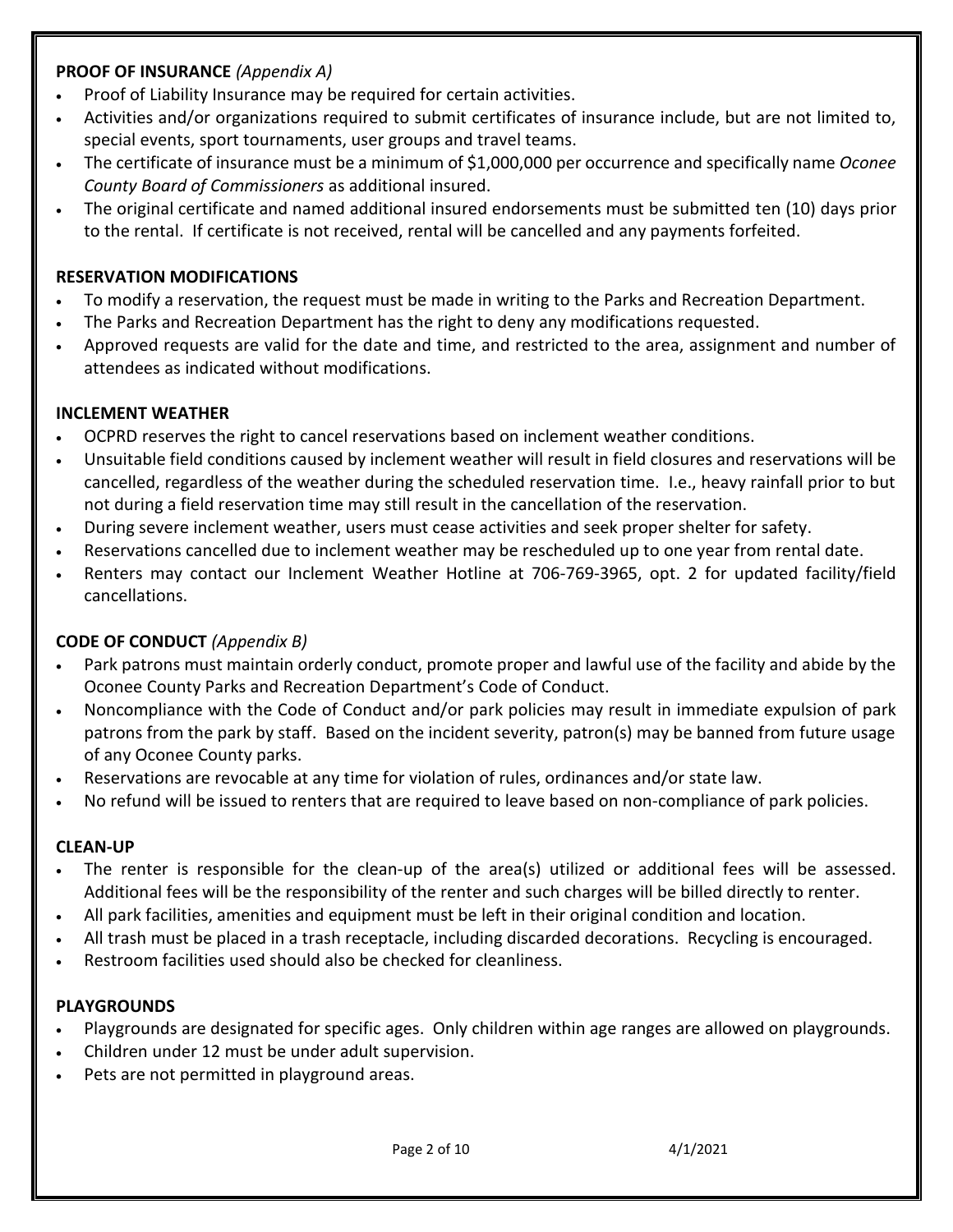#### **RESTROOMS**

All county parks have restroom facilities; however, large special events may be required to rent portable restroom units at the renter's expense to accommodate the estimated number of attendees.

#### **SECURITY**

The Parks and Recreation Department has the right to require the renter supply a specific number of security officials during their rental at the renter's expense.

#### **SPECIAL REQUEST ITEMS – PRE-APPROVAL REQUIRED**

If approved, locations of such items must be predetermined by the Parks and Recreation staff to maintain a safe and suitable environment. Examples of special request items include, but are not limited to, the following:

#### Electricity and Water

Water spigots and electrical outlets are available in some locations in the park/park facilities.

#### Tents, Scoreboards, Temporary Fencing, Etc.

Placement of tents/stakes must be predetermined to avoid underground utilities and other safety issues.

#### Amplified Sound

- Bands, DJ's, music or speaking that uses speakers or amplifiers is considered amplified sound.
- Renter must adhere to restrictions and ordinances related to amplified sound.
- All approved amplified music must be concluded by 10 p.m.
- The volume of sound must also be kept low enough not to cause noise disturbances.
- In addition, content of the sound, speech and/or music must comply with the OCPRD Code of Conduct. Vulgar, obscene, offensive, inappropriate and/or suggestive content are not permitted.

#### Concessions/Food

- OCPRD reserves the right to provide concession sales at rental events.
- Concession sales not by OCPRD must be preapproved and may require a fee.
- Food items to be sold to the general public must be preapproved by OCPRD.
- An insurance liability policy that covers food sales or a county temporary food permit is required if food is to be sold to the general public.
- Mobile food services units should be used if selling food to the general public with its location determined by the Parks and Recreation Department. All mobile units must have their own power source and all gray water must be self-contained.
- If preparing and/or serving food to a known group of people such as family or club members (not the general public), a food permit is not required.
- Non-food concessions must be preapproved and may require a vendor fee.

#### **Grills**

- Grills at the pavilions are available for park users.
- Coals are to be left in the grill, not placed on the ground or into trash receptacles.
- Additional charcoal grills and/or propane grills are not permitted unless person has received prior written approval.
- No grills are permitted on pavement and/or asphalt areas.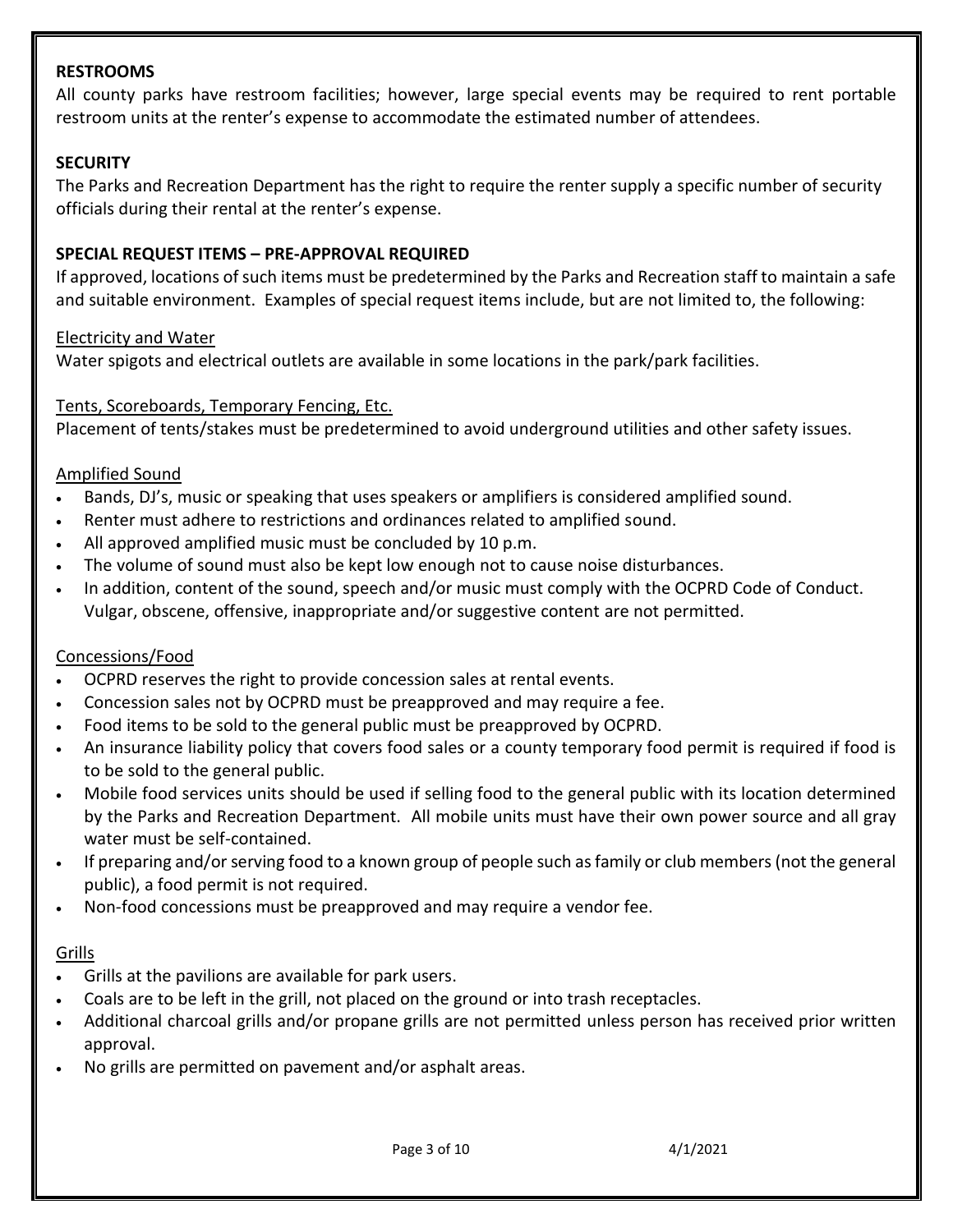## Decorations

- Decorations are allowed; however, under no circumstances are items to be taped, nailed, pinned, or stapled to any shelter, tree, park sign or building. Only *Painter's Tape* may be used to hang decorations.
- Placement and means to affix decorations must be approved by the Parks and Recreation Department.
- Use of confetti and throwing of rice is not permitted.
- In addition, any decorations used must be cleaned up to avoid additional charges.

## Inflatables

- Preapproval is required if using inflatables.
- Inflatables must be provided by/rented from a reputable company that carries insurance.
- A copy of insurance must be provided to the Parks and Recreation Department.
- Inflatables must be set up/taken down by the provider.
- Generators (quiet) must be used to inflate the inflatables. Electricity is not available for inflatables.
- Adult supervision is required at all times.

## Balloons and Lanterns

• Deliberate launch of balloons and/or airborne sky lanterns is prohibited.

## **OTHER**

- OCPRD parks are tobacco free and the use of tobacco and vaping devices are prohibited.
- Alcoholic beverages are not permitted on park property.
- Oconee County does not supply equipment for any facility usage and/or event.
- Oconee County is not responsible for lost and/or stolen items.
- Usage of bicycles, skateboards, scooters, rollerblades and Hoverboards should be limited to locations that do not have vehicular traffic or spectator areas. Riders must yield to pedestrian/walkers and or runners. These are permitted at Oconee Veterans Parks but prohibited at Herman C. Michael Park.

## **PARK MAINTEANCE AND/OR MODIFICATIONS**

- Maintenance and/or modifications to parks and/or park amenities are the responsibility of the Parks and Recreation Department. Renters may not perform maintenance or modifications to the park system.
- Park patrons that note a park maintenance issue should inform the Parks and Recreation Department.

## **PRIORITY OF FACILITY USAGE**

- Oconee County Parks and Recreation programs have priority usage of all park facilities and fields.
- Second priority is provided to the Oconee County Board of Education for interscholastic activities.
- Third priority of usage is given to qualified user groups with an existing User Group Agreement.
- Fourth priority is based on approved facility use requests.
- Lastly, facilities are available to the public on a first come, first served basis.

## **USER GROUPS**

- User groups that are interested in reserving a facility on a regular basis throughout the season, must complete all guidelines required in the User Group Agreement.
- User groups with current agreements with Oconee County Parks and Recreation Department will have right of first refusal on continual usage of facilities as outlined in the agreement unless Oconee County, for cause, revokes the right.
- Any facility released by a user group will be available on a first come, first served basis in accordance with the priority of facility usage.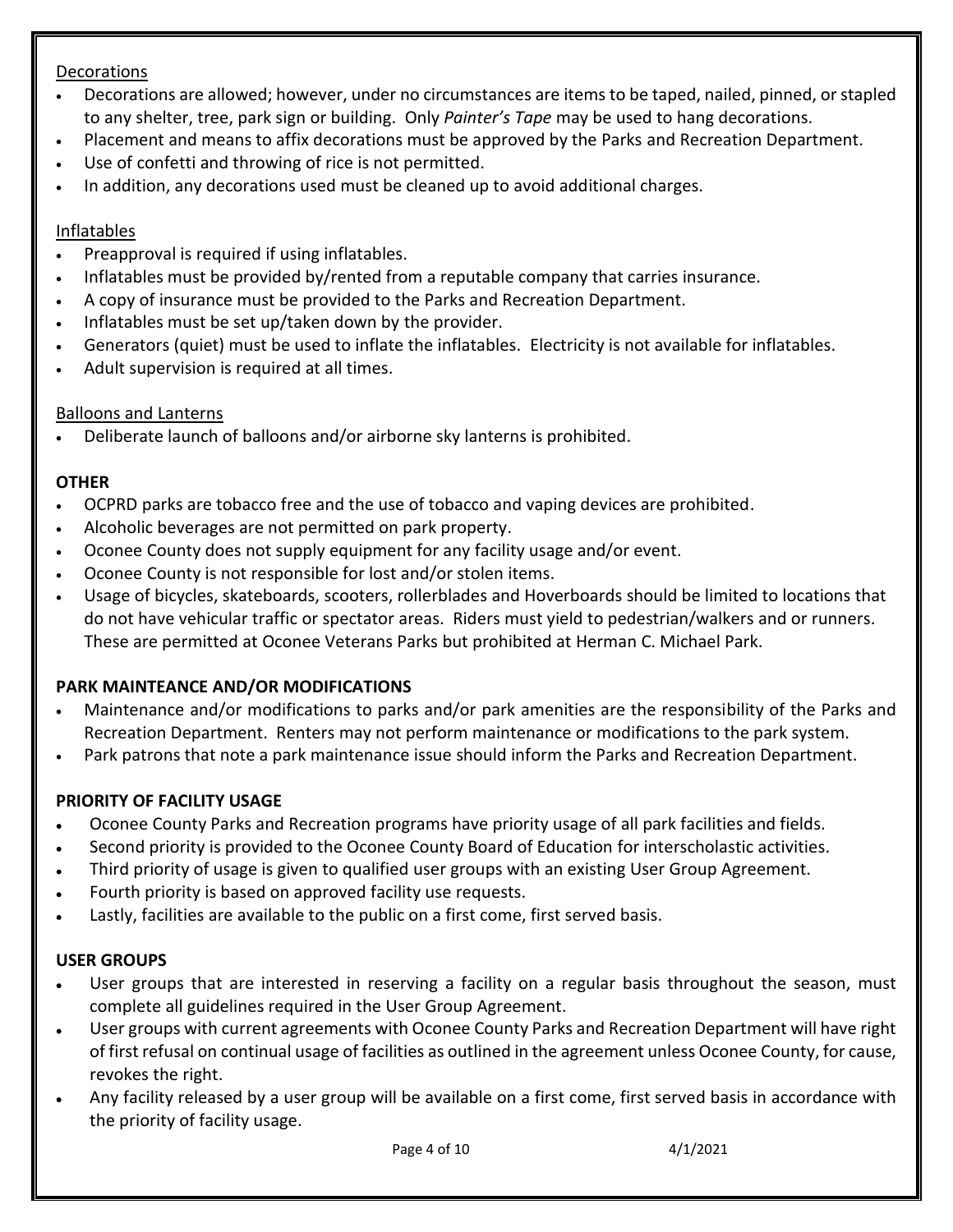#### **TRAVEL TEAMS**

- User groups, such as travel teams, must provide a completed *Request for Facility Usage* form and proof of General Liability Insurance with *Oconee County Board of Commissioners* listed as additional insured.
- Travel Teams may reserve a facility one month at a time only. No long term rentals are permitted.
- The Parks and Recreation department recommends that travel teams complete the process for Not for Profit status.

#### **NON-PROFIT GROUPS**

- Non-profit groups are required to submit a copy of their Federal Tax exemption, which is supplied by the IRS Secretary of Treasury in the form of a determination letter. This letter outlines the findings their decision is based upon and grants recognition of exemption from federal taxes (often referred to as 501c3 status).
- Recurring rentals for any out-of-county organizations, including non-profit groups, are not permitted.

#### **INDIVIDUAL INSTRUCTION**

- Private training for pay is not permitted on Oconee County Parks and Recreation property.
- Individual instruction is only allowed through a sponsored Parks and Recreation program.

#### **ATHLETIC FIELDS/COURTS**

- Persons should not hit, throw, kick and/or bat balls into ball field fences or buildings.
- Facility renters may not perform field maintenance on any field or court.
- Field maintenance will be performed by the Parks and Recreation staff and may result in additional fees.
- Fields and courts are not available for organized practices, games, matches, etc. without the required OCPRD forms completed, fees paid and policies adhered to completely.
- Fields and courts may be closed due to inclement weather or maintenance.

#### **BOARD OF EDUCATION – SCHOOL DISTRICT**

- Oconee County Board of Education may reserve Parks and Recreation facilities for activities conducted by the School District in accordance to the terms of the Joint Use Agreement between the school district and county.
- School District must complete an *Oconee County Schools – Request for Facility Usage* form a minimum of four (4) weeks in advance.
- School District agrees to maintain comprehensive general liability insurance and property damage insurance to cover liability arising out of the use of County property with the said insurance required to be at least \$1,000,000 per occurrence with *Oconee County Board of Commissioners* named as an additional insured.
- Oconee County Board of Education sponsored activities will not be charged a fee for usage as long as the school team is hosting and participating in the tournament.
- Events sponsored by Booster Clubs may be charged a fee for park usage.
- Parks and Recreation may charge school district for required custodial, additional services and/or park staff as a result of the School District event.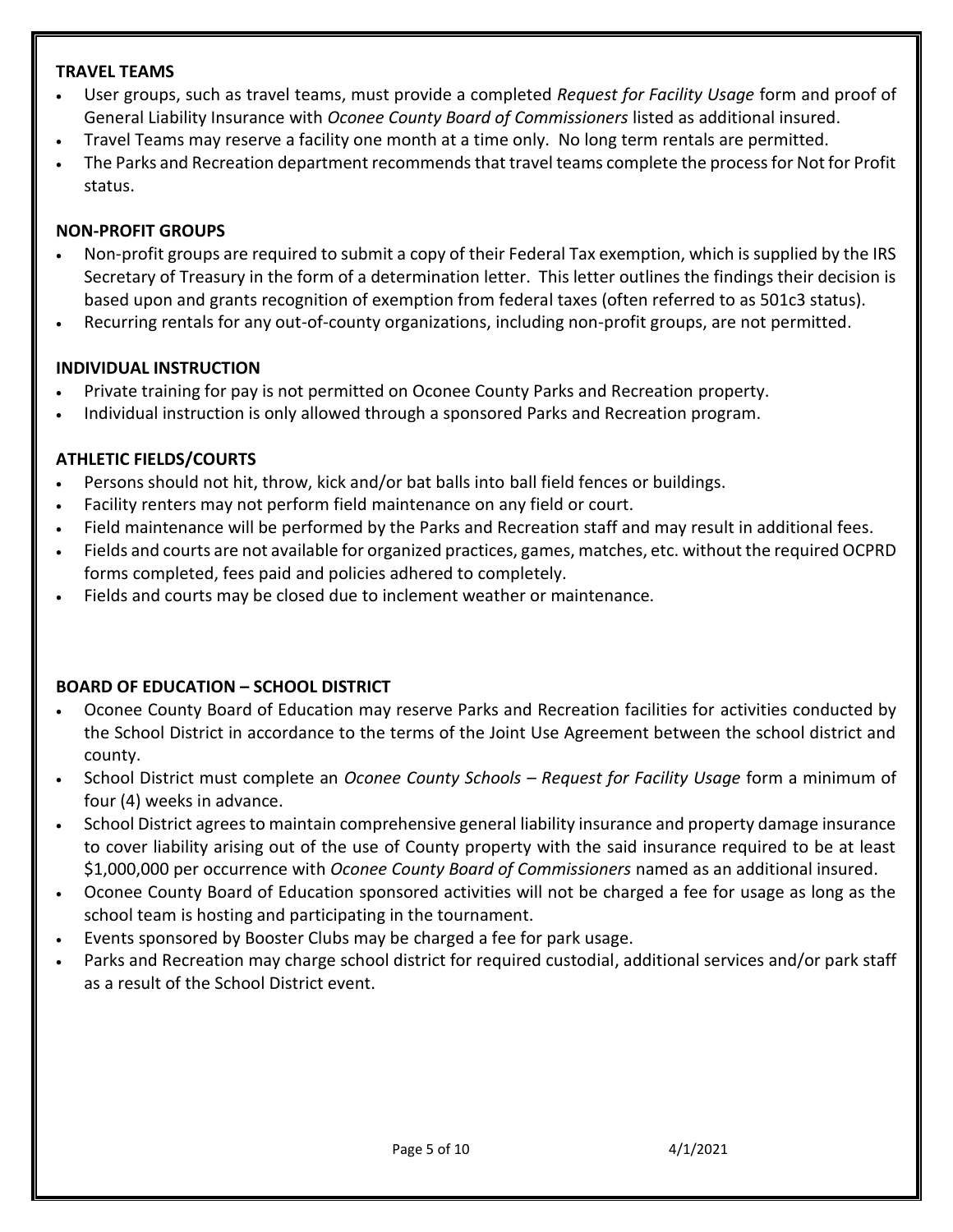## **TOURNAMENTS**

## **REQUESTS**

- A *Facility Request Form* must be completed for rentals prior to a request being approved.
- Tournament reservations must be made a minimum of 30 days in advance; prefer 6 months in advance.
- Rental of fields or courts for tournament play will be assessed the tournament rental rate.

## **PAYMENT DEADLINES**

- 31 365 days in advance: \$100 non-refundable booking fee *per facility* and counts towards total due.
- Facility defined as Bogart Sports Complex, Herman C. Michael Park, Oconee Veterans Park Fields 1-4, Oconee Veterans Park Multipurpose Fields 5-7, Oconee Veterans Park Soccer Fields A-D, or Courts.
- 30 days in advance: \$100 payment *per field* reserved. If payment is not made, event may be canceled along with forfeiture of booking fee and convenience fees.
- 7 days in advance: Remaining balance due. If payment is not made, event may be canceled. Renter may be eligible for refund of previously paid fees minus non-refundable booking and convenience fees.

## **CANCELLATION/REFUND POLICY**

OCPRD reserves the right to postpone, cancel, reschedule or refund the tournament in the event of inclement weather, to protect the integrity of the athletic fields/courts and/or for patron safety. Tournaments canceled/suspended may be eligible for a refund/partial refund (minus non-refundable booking and convenience fees) or credit, if an alternative date/location cannot be made:

- Canceled 12 or more hours prior to scheduled start max refund or credit of 85% of total fees paid
- Canceled less than 12 hours prior to scheduled start max refund or credit of 80% of total fees paid
- Canceled after the scheduled start time of opening game handled on a case by case basis but OCPRD will retain at least 40% of total fees paid

## **POLICIES**

- Renter must name a Tournament Director as the primary contact. The Tournament Director is responsible for participant and spectator conduct, the condition of the facility at the end of the tournament and payment of any additional fees. Tournament Director (or designee) must be on site during entire event.
- An admission fee may be charged; however, a ticket share fee will be assessed. Access to restrooms and/or other public park areas may not be denied to park patrons.
- The renter/tournament director must pay a vendor fee for each vendor onsite selling merchandise. It is the responsibility of the renter/tournament director to recoup the vendor fee from the vendor.
- Tournament Director must provide space such as a tent for officials and tournament personnel. The Parks and Recreation Department does not provide space, tables or chairs for officials/tournament personnel.
- OCPRD has first right of refusal to operate concessions for all tournaments. If OCPRD elects not to operate concessions, the renter may request to sell concessions as outlined in the Special Request Items section. In the event the renter chooses to sell concessions, a vendor fee will be assessed.
- OCPRD will prepare athletic fields before the first game each day. Additional field work expectations must be requested in advance and will be based on staff/time availability and may incur additional expenses.
- OCPRD will manage trash disposal and restroom maintenance.
- OCPRD may provide scorebrains for renter usage if requested in advance. Scorebrains may only be operated by a person 16 years of age or older.
- Games scheduling should be staggered to allot 15 minutes for field maintenance between games.
- No games shall start before 8:00 a.m. and no new games shall be scheduled to start after 10:00 p.m.
- Fields will be opened no earlier than one hour prior to start of first game.
- Failure to maintain the condition of the facility will result in additional fees assessed.

Page 6 of 10 4/1/2021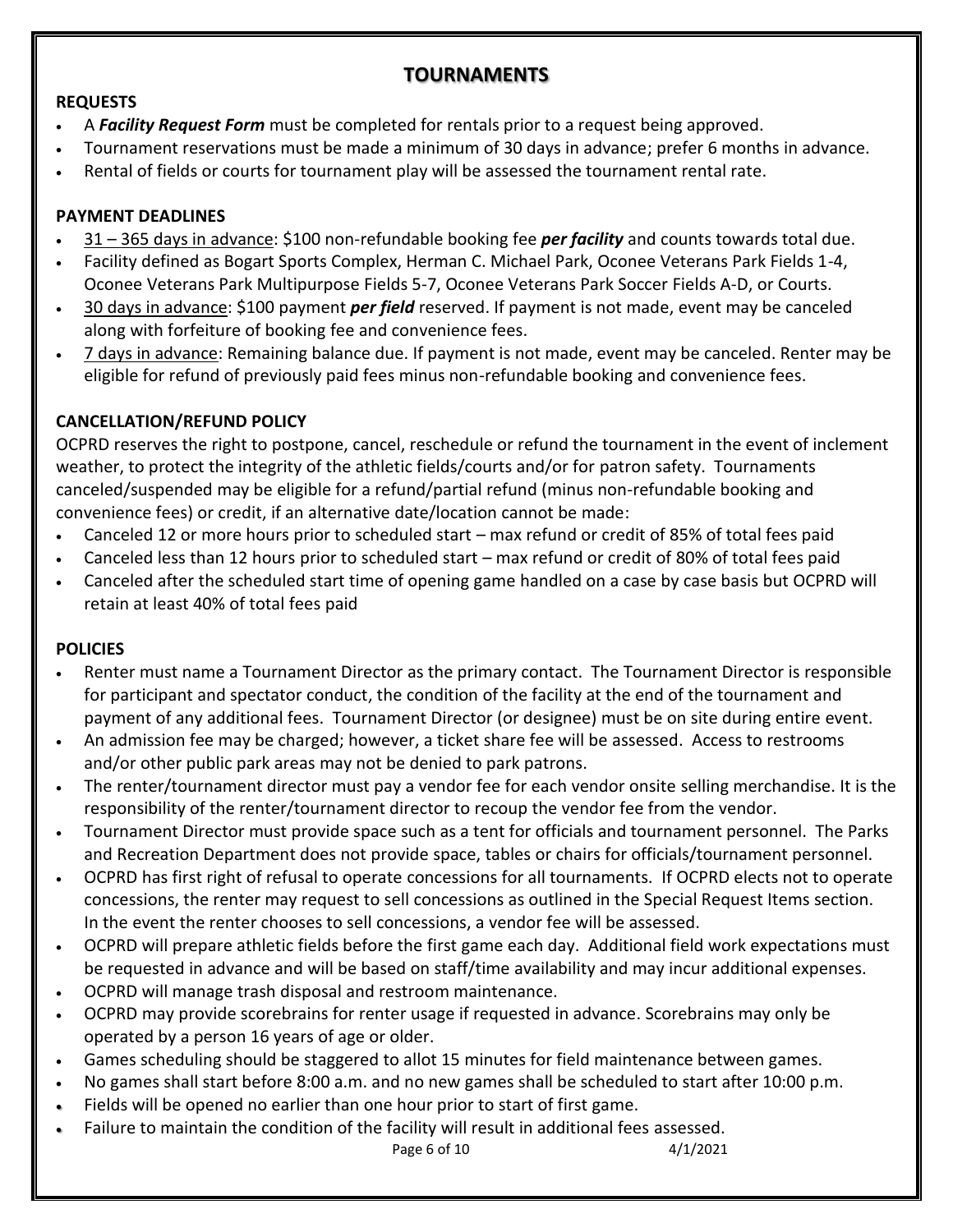## **HERITAGE PARK**

#### **REQUESTS**

- A *Facility Request Form* must be completed for rentals prior to a request being approved. Once approved, \$100 booking fee is expected.
- Stalls utilized must be cleaned out or additional fees may apply.
- Requests for watering down the arena prior to the rental may result in additional fees.
- Requests for additional grooming of the arena during rental will result in additional fees.
- Renter must coordinate parking and may be required to provide a traffic deputy at the entrance/exit.
- Renter may charge an admission fee to their event; however, a ticket share fee will be charged.
- Any vendors selling merchandise must pay the approved vendor fee. This fee will be charged to the renter; it is the responsibility of the renter to recoup the vendor fee from the vendor.

## **RENTER MAY BE REQUIRED TO PROVIDE AT RENTER'S EXPENSE**

- Additional dumpster(s)
- Additional lighting
- Port-a-Johns
- Onsite security
- Other as deemed necessary by park staff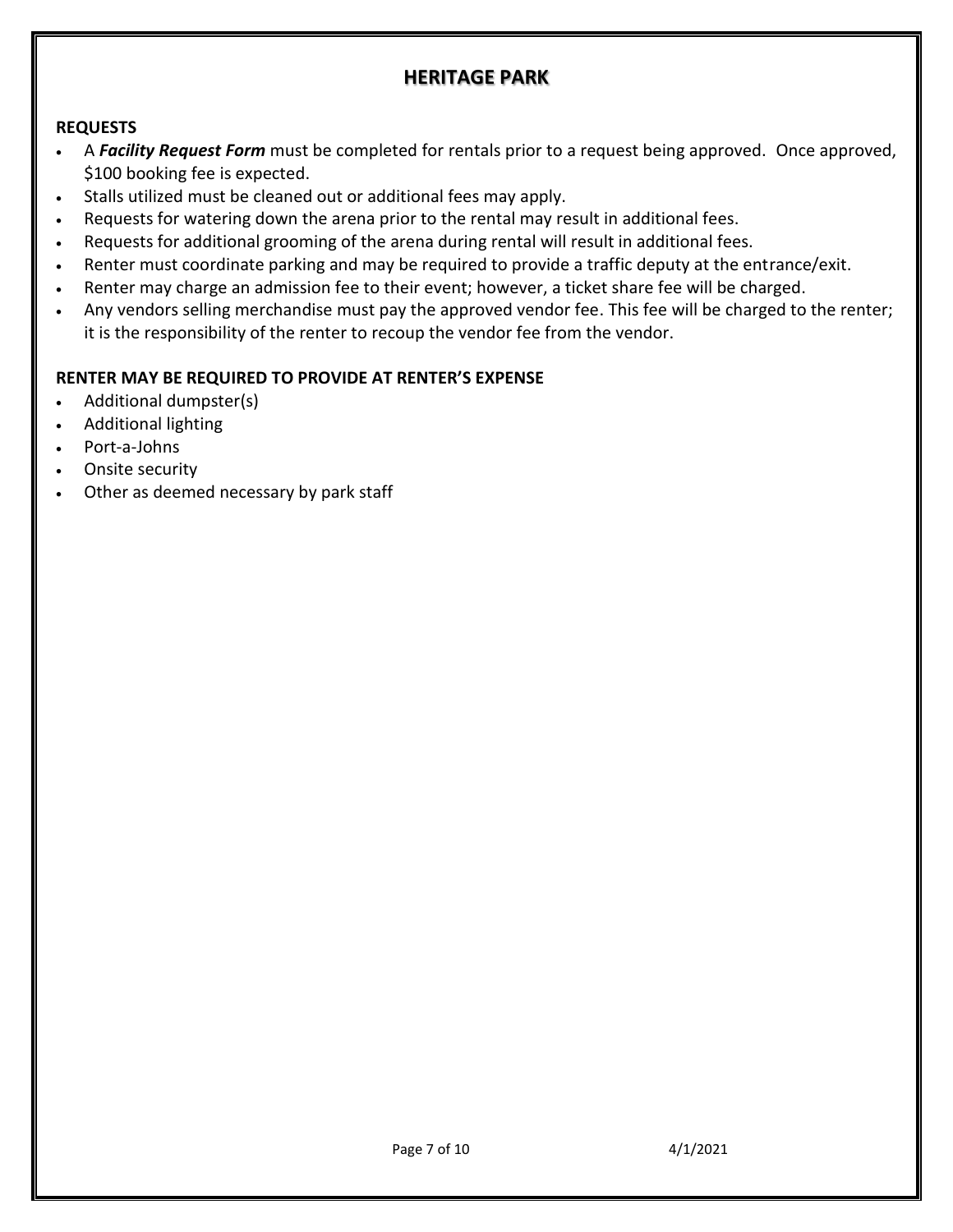## **5K RUN/RACE GUIDELINES OCONEE VETERANS PARK**

#### **REQUESTS**

- A *Facility Request Form* must be completed for rentals prior to a request being approved.
- Once approved, payment is required to reserve facility.
- Rental times must include set up and tear down time.
- Renter is responsible for all set up and tear down of event as well as clean up after event.

Once approved, the following is provided:

- Access to paved walking trail around OVP (1.95 miles)
- Access to soccer pavilion/park pavilion for start/finish
- Access to restrooms (soccer pavilion)
- Access to water through restrooms or outside spigot at park pavilion; no outside spigot at soccer.
- Trash cans are positioned at soccer/park pavilion. Additional trash cans are available upon request.
- If using tents, weights/sandbags must be used as we do not permit stakes on/around soccer fields due to buried electrical and irrigation lines
- OCPRD staff member will be on site for assistance during event
- No access to electricity available

Two weeks prior to event, the following must be provided:

- Map of race route (subject to approval)
- Copy of insurance to include: ADDITIONAL INSURED *Oconee County Board of Commissioners, PO Box 145, Watkinsville, GA 30677 (see Appendix A).*

#### **5K Guidelines**

Spring/Fall Months (March, April, May, August, September, October)

- 5Ks may not start prior to 3 p.m. on Saturdays at Oconee Veterans Park (and Herman C. Michael Park)
- 5Ks may be conducted on Fridays and Sundays
- 5Ks may be conducted at Heritage Park based on staffing availability

#### Year Round

- OCPRD approves start and finish area to be used
- Sunday 5Ks may not begin before 1 p.m. (including set up)
- Paint may not be used on surfaces to direct route
- Herman C. Michael is the preferred park for groups conducting a walk rather than a run
- Specialty runs (glow runs, color runs, blacklight run, mud runs, etc.) require additional consideration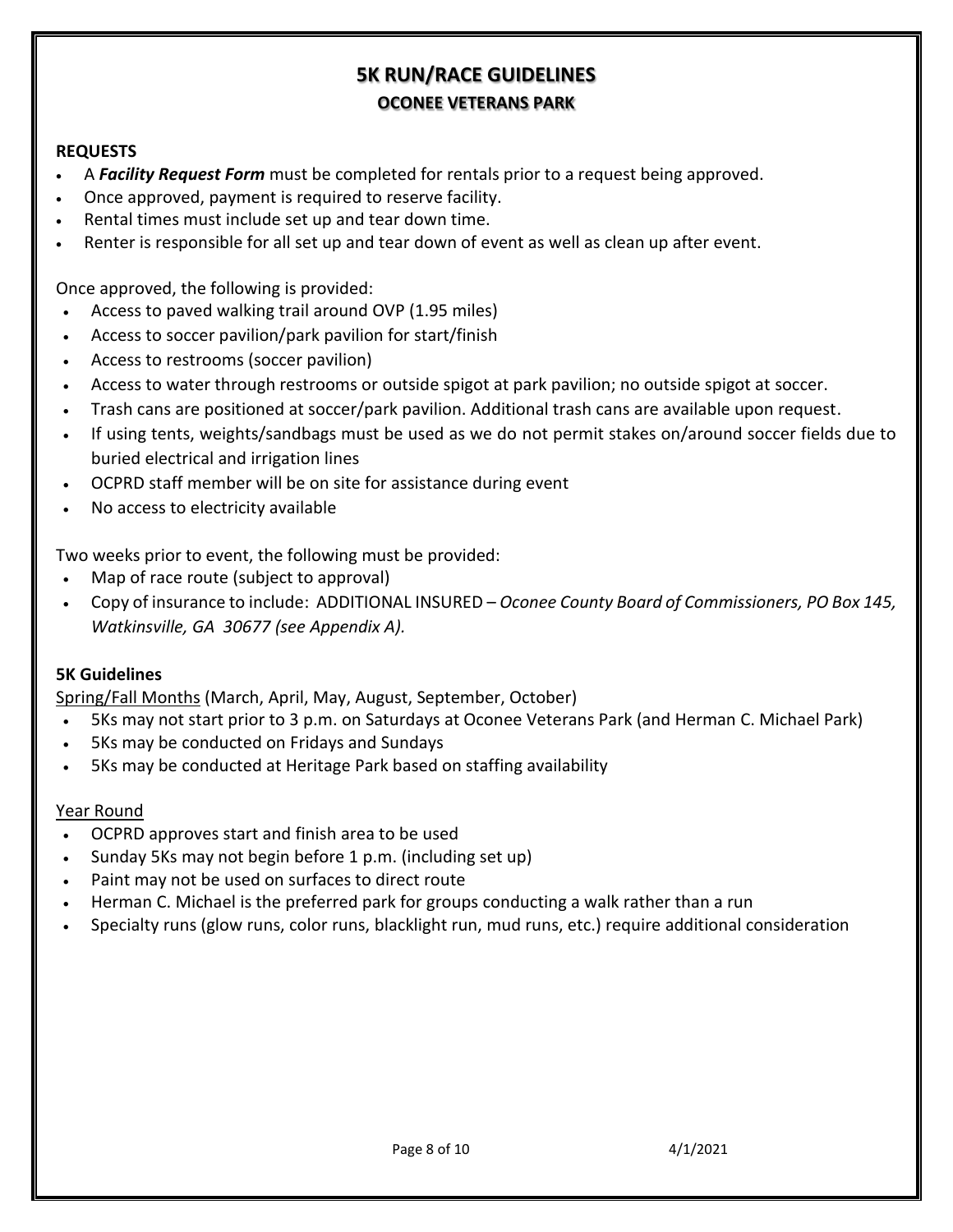# **APPENDIX A INSURANCE REQUIREMENTS**

#### **OCONEE COUNTY BOARD OF COMMISSIONERS INSURANCE REQUIREMENTS**

- 1. General Liability Insurance: Each Occurrence - \$1,000,000
- 2. Oconee County Board of Commissioners should be shown as an additional insured on General Liability policies.
- 3. The cancellation provision should provide ten (10) days notice for non-payment and thirty (30) days notice of cancellation.
- 4. Certificate Holder should read: Oconee County Board of Commissioners PO Box 145 23 North Main Street Watkinsville, GA 30677
- 5. Insurance company must be licensed to do business by the Georgia Department of Insurance.
- 6. The Renter shall agree to provide complete certified copies of current insurance policy/policies or a certified letter from the insurance company/companies if requested by the County to verify compliance with these insurance requirements.
- 7. All insurance coverages required to be provided by the Renter will be primary over any insurance program carried by the County.
- 8. The Renter shall agree to waive all rights of subrogation against the County, the Board of Commissioners, its officers, officials, employees, and volunteers from losses arising from the utilization of County facilities.
- 9. Compliance by the Renter with the foregoing requirements as to carrying insurance shall not relieve the Renter of their liability provisions of the Request for Facility Usage rental agreement.
- 10. The Renter shall at a minimum apply acceptable risk management practices.